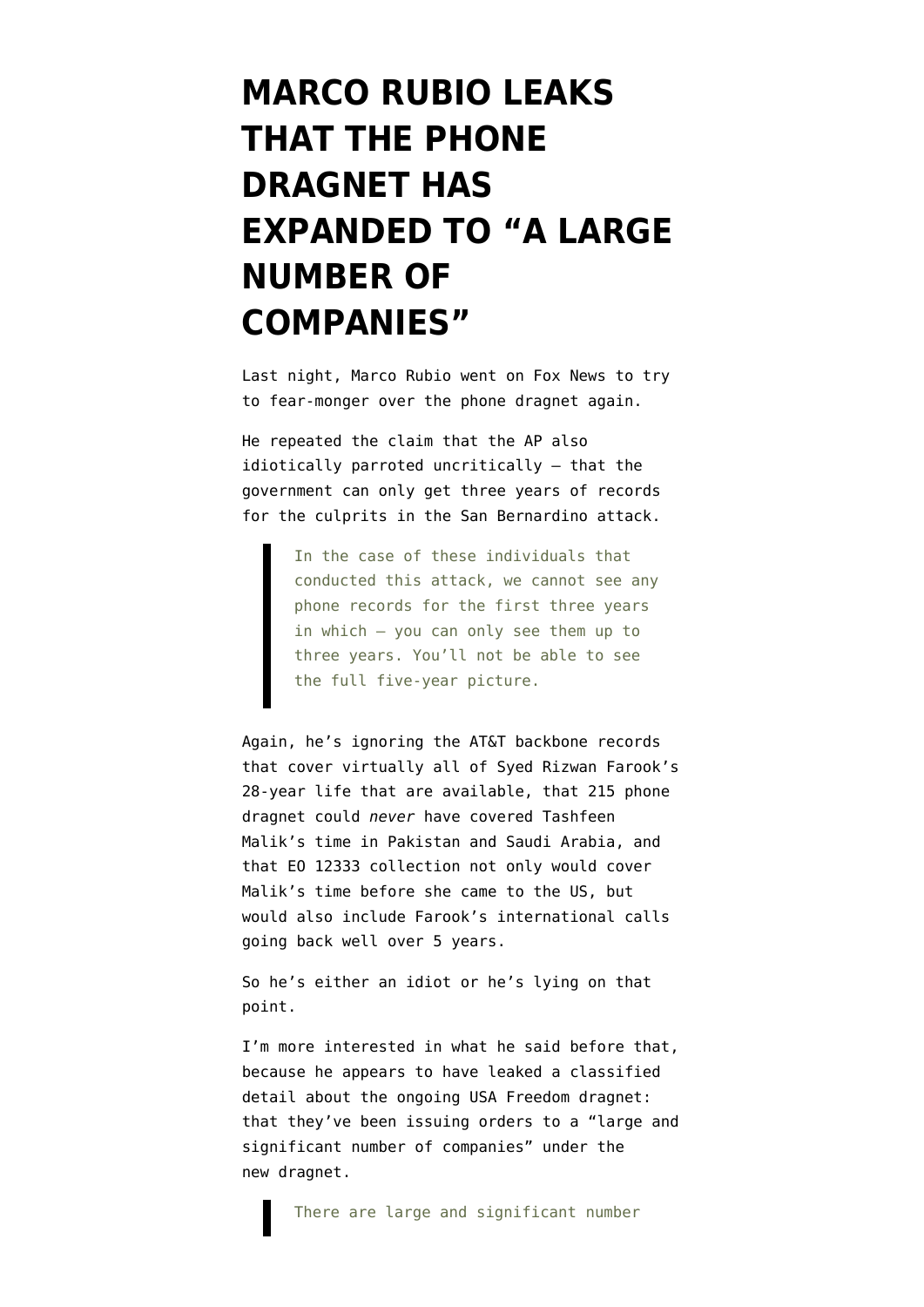of companies that either said, we are not going to collect records at all, we're not going to have any records if you come asking for them, or we're only going to keep them on average of 18 months. When the intelligence community or law enforcement comes knocking and subpoenas those records, in many cases there won't be any records because some of these companies already said they're not going to hold these records. And the result is that we will not be able in many cases to put together the full puzzle, the full picture of some of these individuals.

Let me clear: I'm certain this fact, that the IC has been asking for records from "a large number of companies," is classified. For a guy trying to run for President as an uber-hawk, leaking such details (especially in appearance where he calls cleared people who leak like Edward Snowden "traitors") ought to be entirely disqualifying.

But that detail is *not* news to emptywheel readers. As I [noted](https://www.emptywheel.net/2015/12/01/interesting-tidbits-from-the-house-intelligence-authorization/) in my analysis of the [Intelligence Authorization](http://intelligence.house.gov/fy16-iaa) the House just passed, James Clapper would be required to do a report 30 days after the authorization passes telling Congress which "telecoms" aren't holding your call records for 18 months.

## *Section 307: Requires DNI to report if telecoms aren't hoarding your call records*

This adds language doing what some versions of USA Freedom tried to requiring DNI to report on which "electronic communications service providers" aren't hoarding your call records for at least 18 months. He will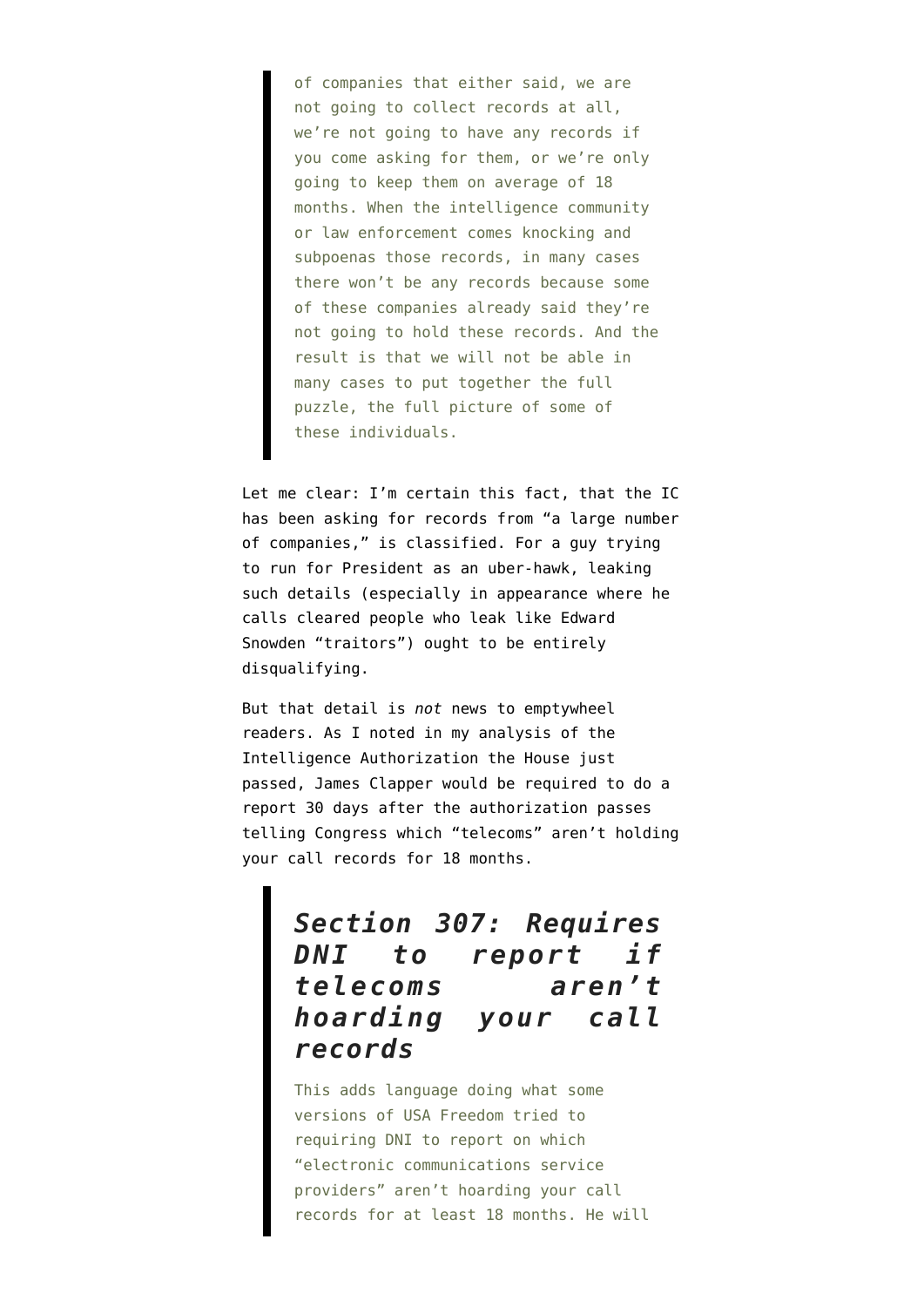have to do a report after 30 days listing all that don't (bizarrely, the bill doesn't specify what size company this covers, which given the extent of ECSPs in this country could be daunting), and also report to Congress within 15 days if any of them stop hoarding your records.

That there would be so many companies included Clapper would need a list surprised me, a bit. When I analyzed [the House Report](https://www.emptywheel.net/2015/05/14/some-thoughts-on-usa-f-redux/) on the bill, I predicted USAF would pull in anything that might be described as a "call."

> We have every reason to believe the CDR function covers all "calls," whether telephony or Internet, unlike the existing dragnet. Thus, for better and worse, far more people will be exposed to chaining than under the existing dragnet. It will catch more potential terrorists, but also more innocent people. As a result, far more people will be sucked into the NSA's maw, indefinitely, for exploitation under all its analytical functions. This raises the chances that an innocent person will get targeted as a false positive.

At the same time, I thought that the report's usage of "phone company" might limit collection to the providers that had been included — AT&T, Verizon, and Sprint — plus whatever providers cell companies aren't already using their backbone, as well as the big tech companies that by dint of being handset manufacturers, that is, "phone" companies, could be obligated to turn over messaging records things like iMessage and Skype metadata.

Nope. According to uber-hawk who believes leakers are traitors Marco Rubio, a "large number" of companies are getting requests.

From that I assume that the IC is sending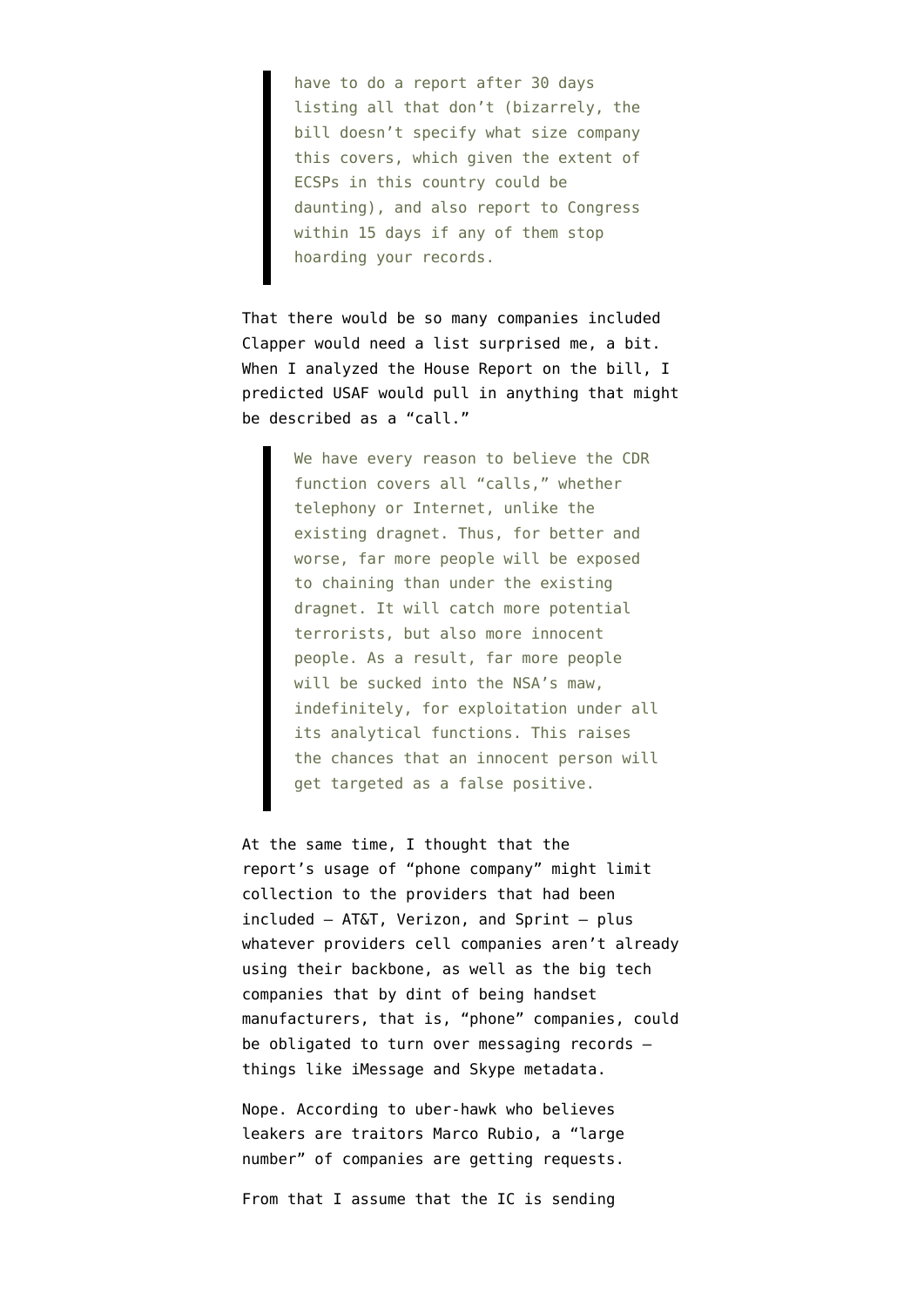requests to the entire universe of providers laid out by Verizon Associate General Counsel Michael Woods in his [testimony](https://www.emptywheel.net/wp-content/uploads/2014/06/140605-Verizon-Woods-Testimony.pdf) to SSCI in 2014:

Nor would outsourcing offer any promise of efficiency. Technology is changing too rapidly -- telecommunications networks are evolving beyond traditional switched telephony. Voice over Internet Protocol (VoIP) technologies handle voice traffic over the Internet (as opposed to the public switched telephone networks) and already account for a substantial portion of voice traffic. Even more dramatic has been the rise of "over-the-top" applications that use peer to peer or other technologies to establish direct connections between users over the Internet. In 2012, one such application accounted for 34% of all international voice calling minutes. VoIP and over-the-top applications traverse IP networks as Internet traffic and thus do not generate CDRs or similar telephony business records. U.S. intelligence agencies would need to approach application owners to establish access equivalent to the CDRs they obtain under the existing program. The technical difficulties multiply if the intelligence agencies were to eventually seek the same sort of access to IP metadata from Internet Service Providers.

Woods describes Skype (as the application that carried 34% of international minutes in 2012), as well as applications like iMessage and smaller outlets of particular interest like Signal as well as conferencing apps.

So it appears the intelligence committees, because they're morons who don't understand technology (and ignored Woods) got themselves in a pickle, because they didn't realize that if you want full coverage from all "phone" communication, you're going to have to go well beyond even AT&T, Verizon, Sprint, Apple, Microsoft, and Google (all of which have compliance departments and the infrastructure to keep such records). They are going to try to obtain all the call records, from every little provider, whether or not they actually have the means with which to keep and comply with such requests. Some — Signal might be among them simply aren't going to keep records, which is what Rubio is complaining about.

That's a daunting task — and I can see why Rubio, if he believes that's what needs to happen, is flustered by it. But, of course, it has nothing to do with the end of the old gapfilled dragnet. Indeed, that daunting problem